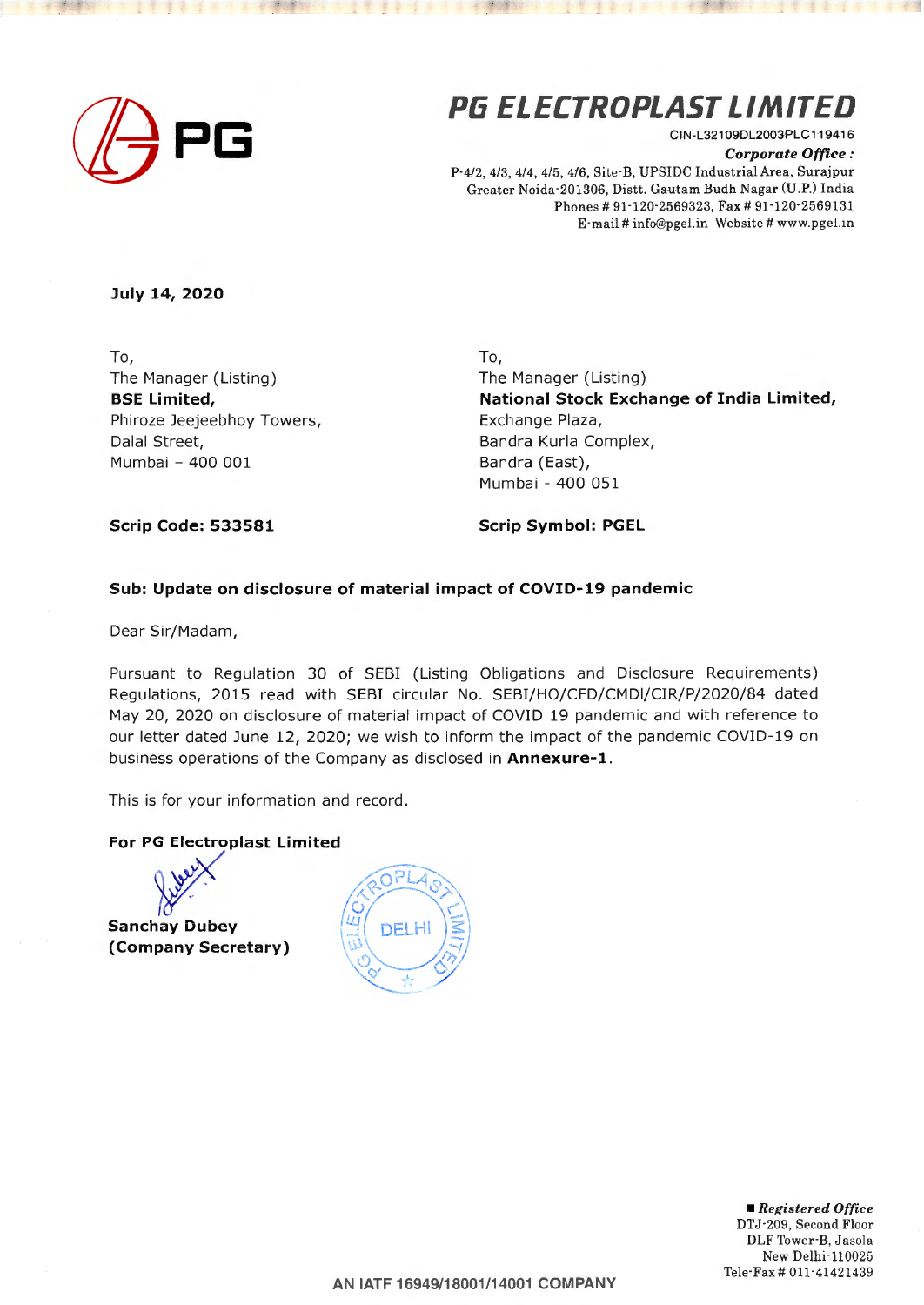## **Annexure-1**

| S.<br>No. | Particulars as per SEBI<br>Circular dated May 20,<br>2020                                                                        | <b>Details of Disclosures</b>                                                                                                                                                                                                                                                                                                                                                                                                                                                                                                                                                                                                                                                                                                                                                       |
|-----------|----------------------------------------------------------------------------------------------------------------------------------|-------------------------------------------------------------------------------------------------------------------------------------------------------------------------------------------------------------------------------------------------------------------------------------------------------------------------------------------------------------------------------------------------------------------------------------------------------------------------------------------------------------------------------------------------------------------------------------------------------------------------------------------------------------------------------------------------------------------------------------------------------------------------------------|
| 1.        | Impact of the CoVID-19<br>pandemic<br>the<br>on<br>business                                                                      | The manufacturing facilities of the Company were<br>closed/ temporary suspended on March 25, 2020<br>following countrywide lockdown due to CoVID-19<br>pandemic. However, with<br>relaxations/approvals<br>granted by the concerned authorities, the operations<br>of the company were partially resumed from the<br>second week of May, 2020 based on state/local<br>restrictions. The operations/production and sales were<br>completely impacted during this period. Typically, this<br>was a peak season for company's products such as<br>parts of Air-Conditioners, Coolers, fans & Refrigerators<br>which were severely impacted. Currently, all activities<br>are picking up based on local conditions. All operations<br>are in full compliance with the regulatory norms. |
| 2.        | maintain<br><b>Ability</b><br>to<br>operations including the<br>factories/units/office<br>spaces functioning and<br>closed down; | The company is adequately capitalised and has been<br>able to restart the operations completely.<br>The<br>Company has full capabilities and ability to run the<br>operations smoothly.                                                                                                                                                                                                                                                                                                                                                                                                                                                                                                                                                                                             |
| 3.        | Schedule, if<br>any, for<br>restarting the operations;                                                                           | The Company has already started its operations from<br>the second week of May, 2020 and all the operations<br>are fully functional.                                                                                                                                                                                                                                                                                                                                                                                                                                                                                                                                                                                                                                                 |
| 4.        | Steps taken to ensure<br>smooth functioning<br>of<br>operations;                                                                 | The company is following all relevant government<br>Directives and guidelines regarding health and safety<br>workforce<br>on resumption<br>of<br>the<br>of business<br>operations. The Company is adhering all preventive<br>measures such as sanitization, social distancing,<br>thermal screening of all employees and visitors at all<br>entry points, enforcing employees for wearing masks,<br>recommended all employees to have Aarogya Setu<br>App on their mobiles and continuously monitoring the<br>implementation<br>of<br>government<br>directives<br>and<br>guidelines at all working places.                                                                                                                                                                          |
| 5.        | <b>Estimation of the future</b><br>impact of CoVID-19 on<br>its operations;                                                      | Due to CoVID-19, client demand has been impacted<br>because of which our operations are being slowly<br>ramping up. Full Q1 and partial Q2 will be impacted in<br>terms of operations due to CoVID-19. The Company is                                                                                                                                                                                                                                                                                                                                                                                                                                                                                                                                                               |



i,